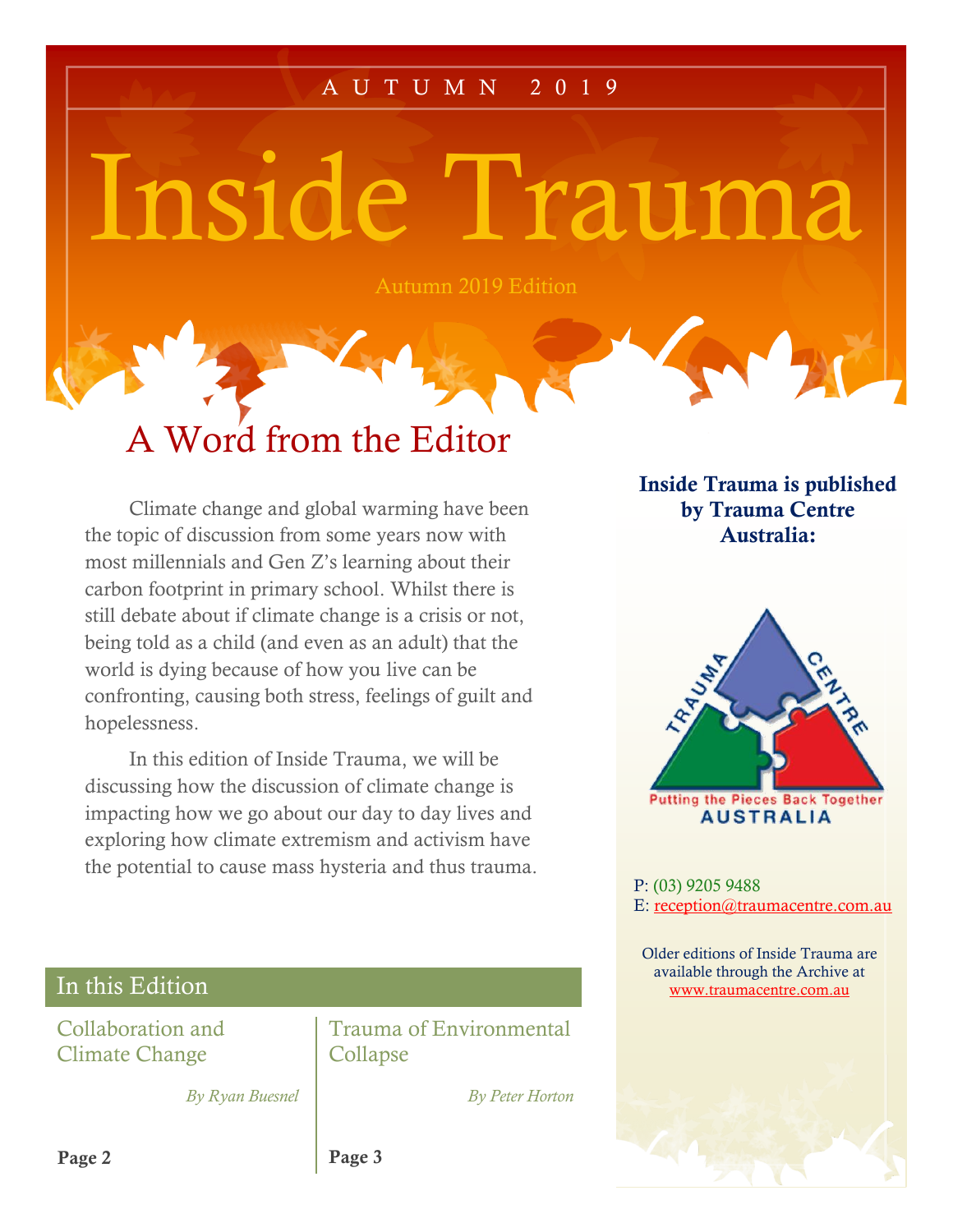### INSIDE TRAUMA AUTUMN 2019

## Collaboration and Climate Change

In 2014, Pope Francis appeared at a climate summit of the United Nations. During his speech, Francis acknowledged both the urgency of acting in response to climate change, as well as the need for the international community to act in cooperation so that its more destructive elements might be minimized:

*"The time for seeking global solutions in running out. We can find suitable solutions only if we act together and in agreement."*



## **AddEducation** AAA Access Awareness

Drink Driver License Restoration To help with you and your license restoration needs, please contact us today:

(03) 9841 9393 or (03) 9205 9490

We are available in many locations Melbourne and Regional Victoria

[www.AddEducation.com.au](http://www.addeducation.com.au/) [www.AAAAwareness.com.au](http://www.aaaawareness.com.au/)



Yet as disastrous as climate change might be for the future of the planet, it also affords us a unique opportunity to reflect on the way we live our lives, both individually and as members of broader society. Francis' emphasis on formulating global responses to climate change is indeed laudable, and to this we might add that climate change is compelling us willingly or otherwise- to explore new ways of living. The materialism and consumption that is a feature of many Western nations will need to be challenged, as the earth's resources are finite and non-renewable. As the population continues to grow, the way we live will require rethinking. This may be challenging, but it is inescapable. The question for us as individuals thus becomes: how can we alter our lifestyle so that it better respects the natural environment in which we all must live?

*Ryan Buesnel*